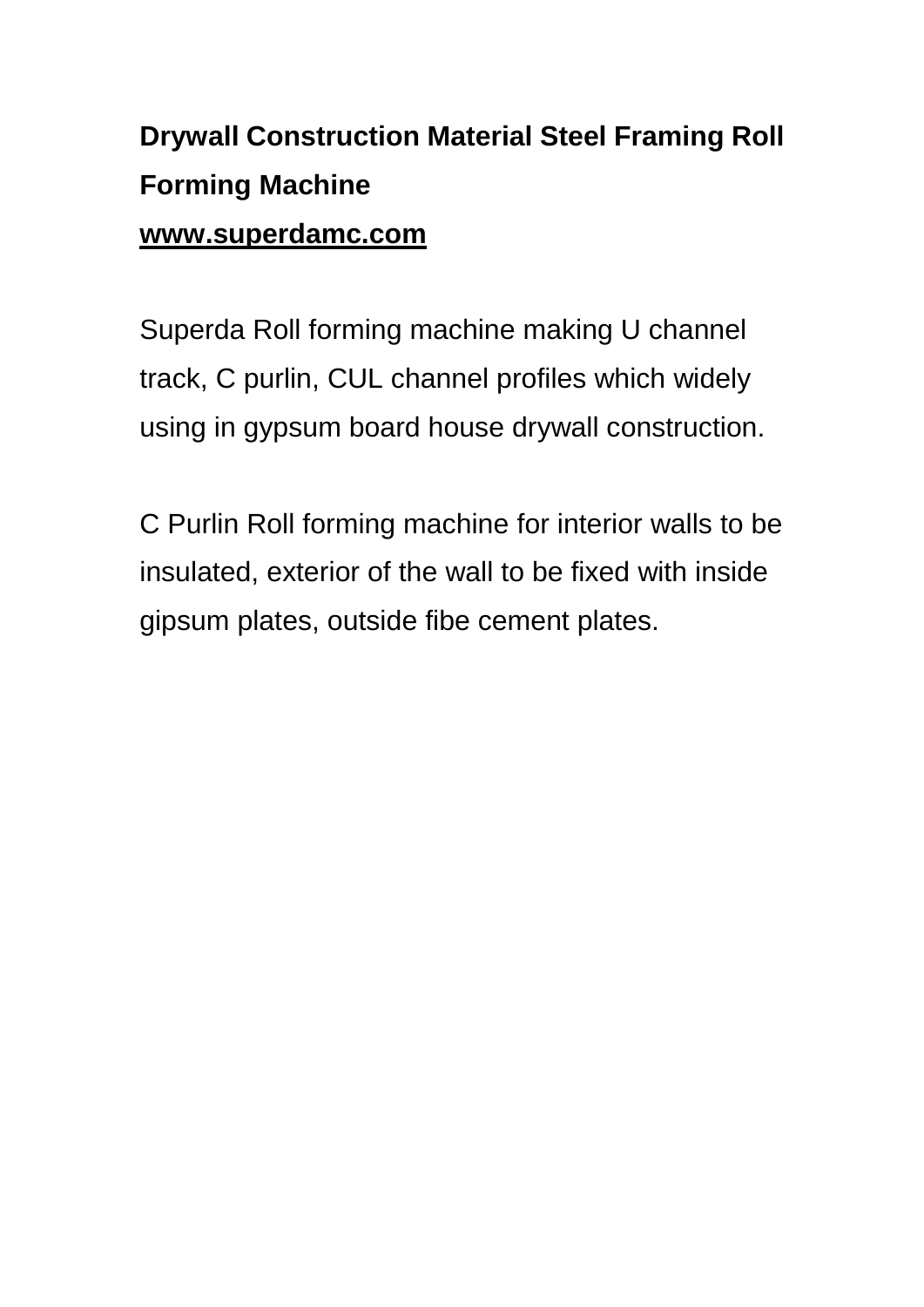

Light steel profiles made by roll forming machine process, such as u channel, c channel etc steel parts for building structure frame.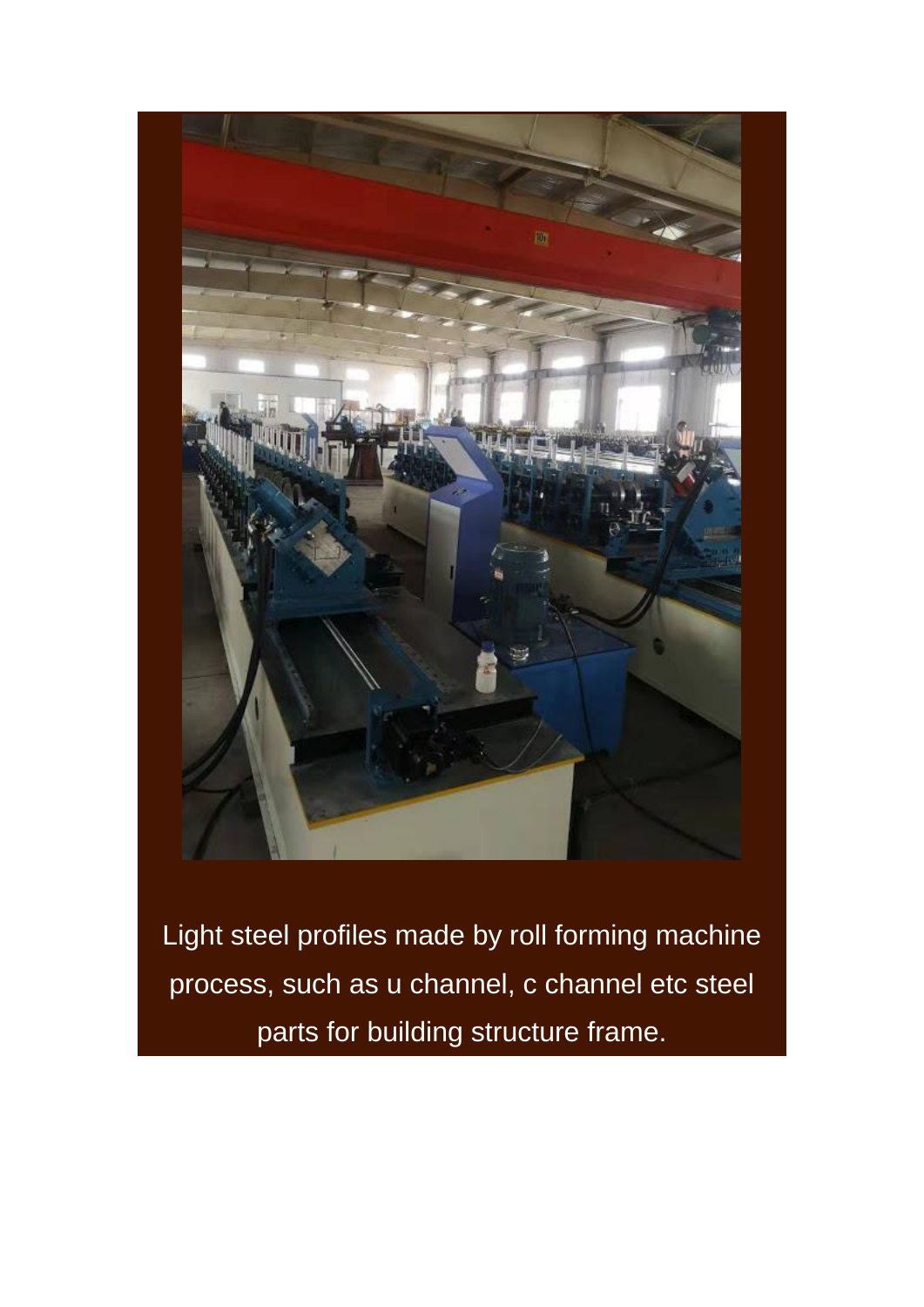

Light steel materials builded structure villa house, the structural precision of the light-steel structure villa is quite high. The structure of a villa consists of tens of thousands of components, and the average error of each component is less than 2 mm, which ensures The quality of the house is beyond the reach of traditional architectural methods. Steel keel building house four characteristics 1. The structure is stable. 2, the cost is low.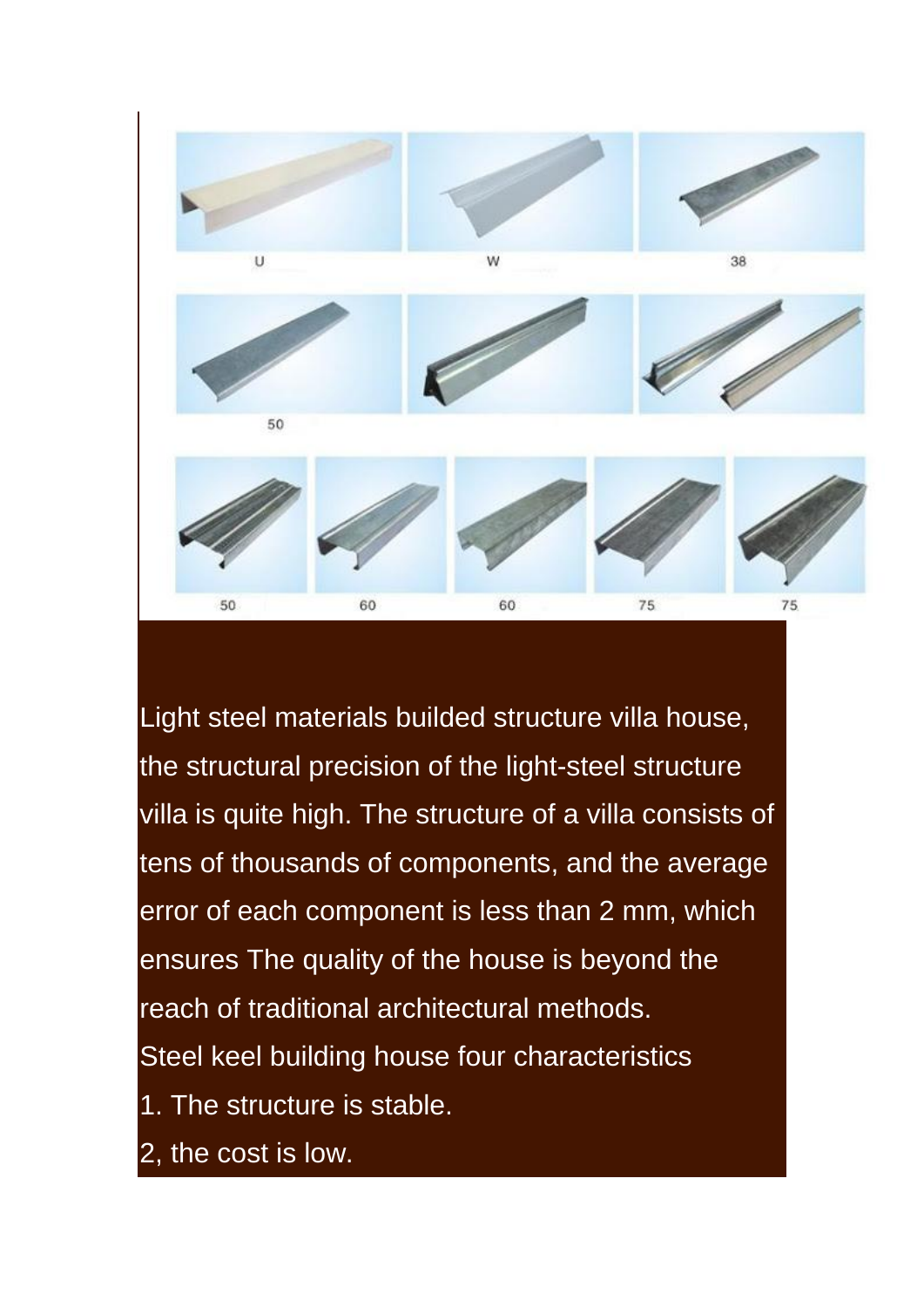3. The span of the light steel structure villa is larger than the span of the concrete building.

4, the construction period is short, much faster than the conventional building.

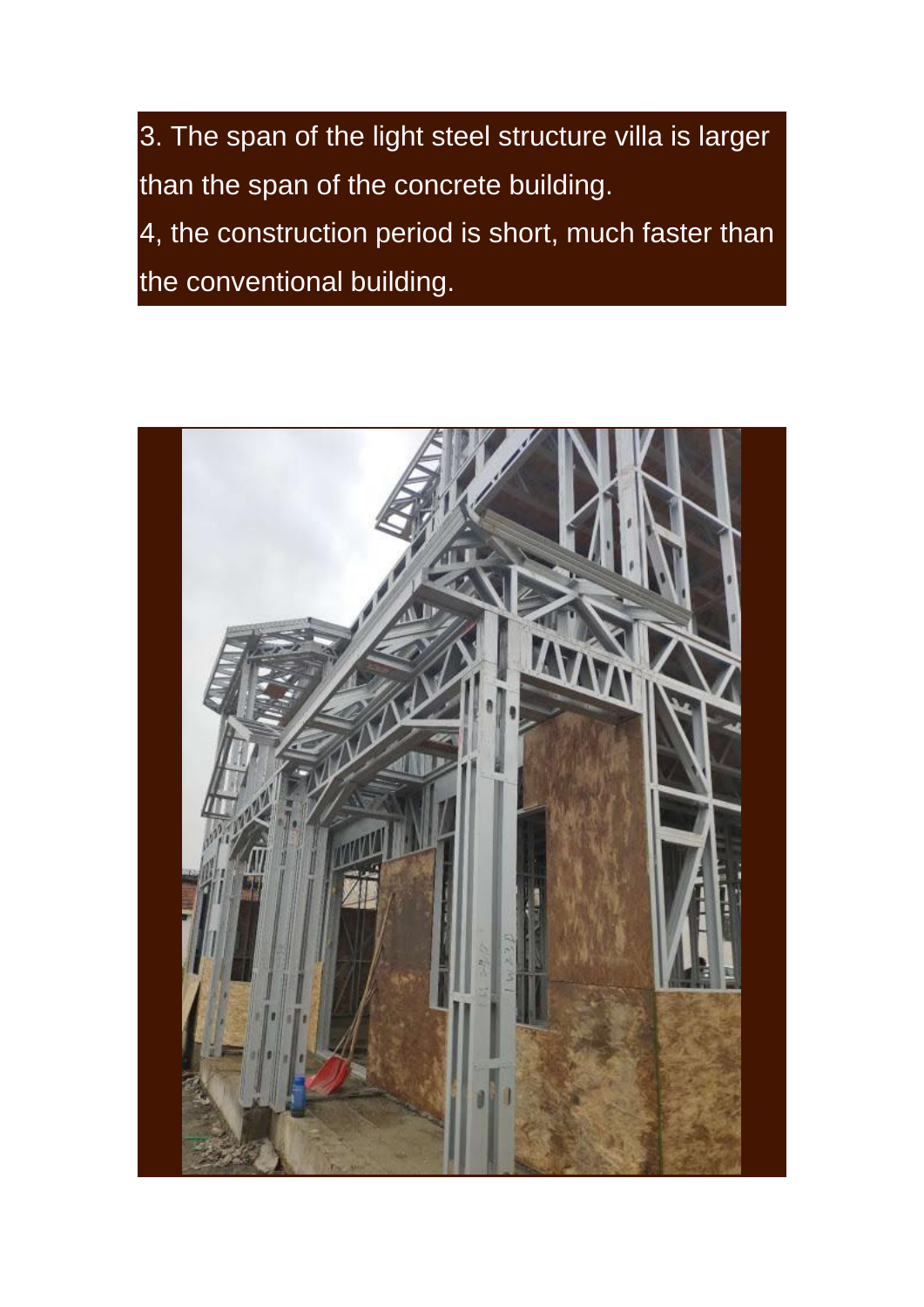Mass production c profile steel frame made by metal forming machine.

The walls of light steel villas are mainly composed of wall frame columns, wall top beams, wall bottom beams, wall supports, wall panels and connectors. Light steel villas generally use the inner cross wall as the load-bearing wall of the structure. The wall column is a C-shaped light steel component. The wall thickness is determined according to the load received, usually 0.84-2 mm, and the wall post spacing is generally 400-600 mm. Light steel villas are arranged in such a way that they can effectively withstand and reliably transmit vertical loads and are easy to arrange.

So, C profiles widely using in drywall construction structure.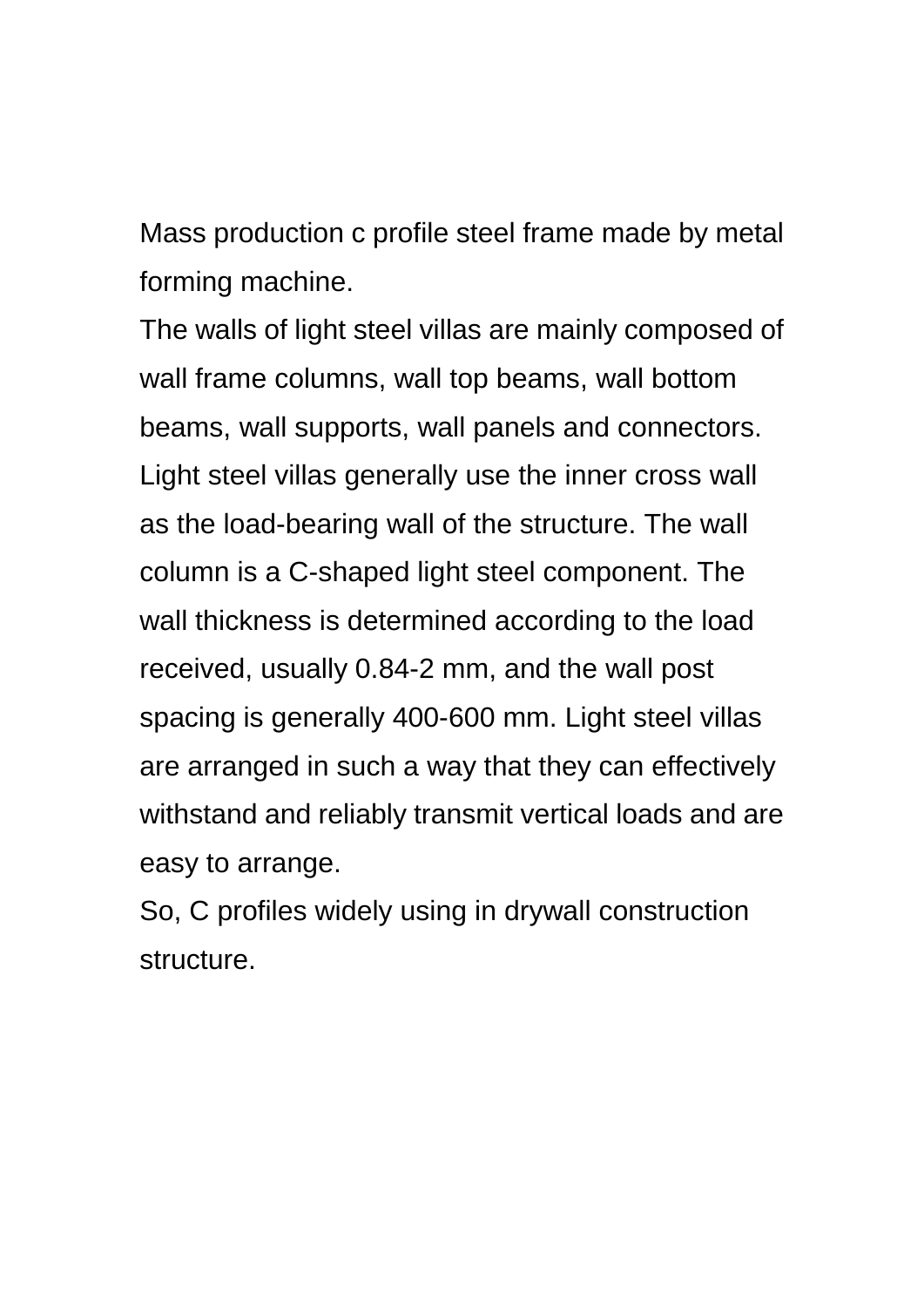

The Anti-seismic performance of light steel structures is better superior from traditional concrete and brick-concrete building homes. At the same time, since the structure of the light steel structure is light in weight and the weight per unit area is only 1/4 of the weight of the brick-concrete structure of the same area, the basic treatment is simple and suitable for most geological conditions. Steel-framed